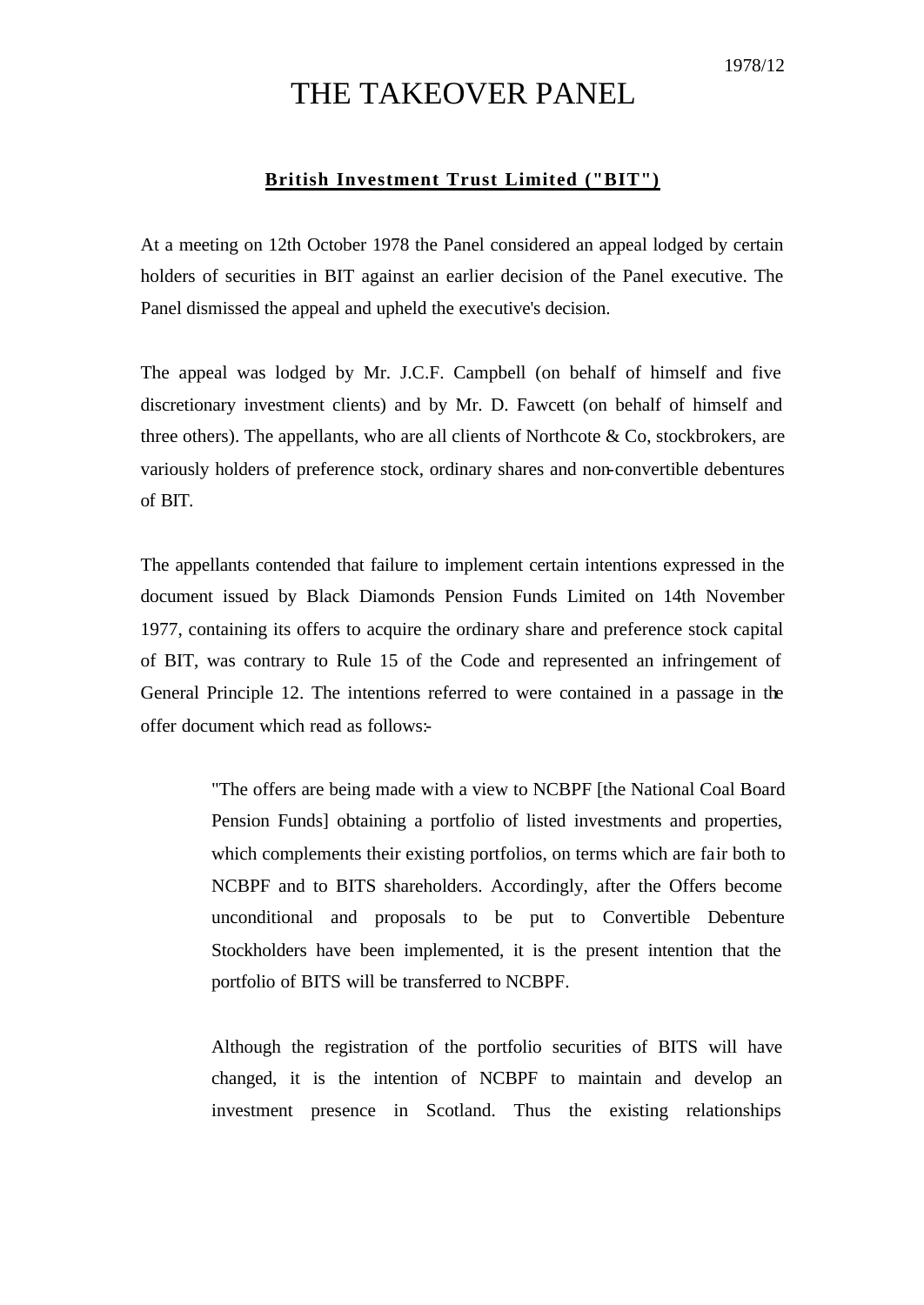of BITS with the Scottish investment community will continue and increase. NCBPF have already assured the board of BIT that the present employment of the managers and employees in Scotland will continue and their rights (including pension rights) will be fully safeguarded."

The appellants argued that the statements, made in conformity with the requirements of Rule 15 that the offeror should state its intentions regarding the continuation of the business of the offeree company and any major changes to be introduced in the business (including any redeployment of the fixed assets of the offeree), effectively constituted an intention by NCBPF to discontinue the BIT business and to transfer its investments to NCBPF.

The appellants also represented that the objective of obtaining a portfolio of investments and the intention to transfer the portfolio to NCBPF could not have been accomplished without the liquidation of BIT (involving repayment of debenture stocks at par, of preference capital at 110p per £1 nominal and participation by ordinary shareholders in the realisation of the residual assets).

It was their further contention that failure to implement such intentions was contrary to General Principle 12 of the Code which requires take-over documents to be prepared with the same standard of care as appropriate to a prospectus issued under the Companies Act 1948.

In considering these arguments, the Panel could find no grounds to hold that the statement of "present intention" by the offeror should be interpreted so as to create a binding obligation. The words used clearly indicated a degree of uncertainty and were sufficient to alert shareholders, or those dealing in the offeree securities after the announcement of the offer, to the possibility that the offeror might in fact pursue a different course in the light of the circumstances prevailing after the conclusion of the offer.

In the event the offer went unconditional on 12th December 1977 at an acceptance level of 75.8% of the equity and then closed, so that a sizeable minority interest became an inevitability. The possibility of a change in the offeror's intention was made plain by various statements issued on and after 20th December 1977 to the effect that NCBPF would continue to run BIT "in its present form for the time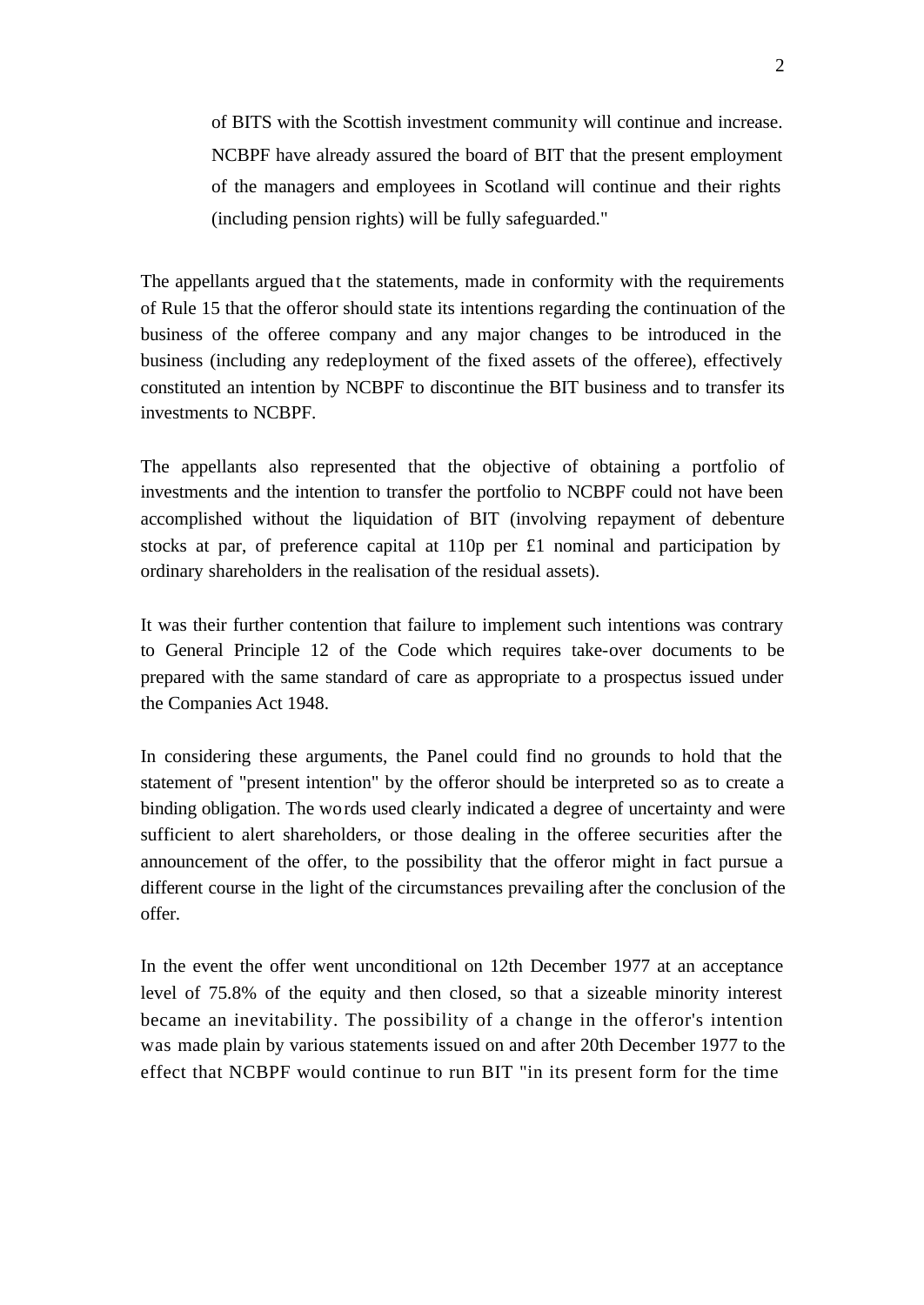being and that its policy will be designed to benefit all shareholders alike. Should any change in the form of BIT be considered in the future the board of BIT will take the interests of all shareholders into account." The circular from the independent directors of BIT to preference stockholders dated 5th January 1978 put the position beyond doubt:

"Stockholders are therefore faced with a decision whether to accept a certain 90p now or to decline the preference offer in the hope that BIT will be wound up or the capital repaid, so produc ing 110p per £1 nominal of Preference Stock. The NCBPF have expressed the intention that BIT will continue in its present form for the time being and therefore it seems unlikely that a winding up of BIT is an immediate prospect.

Non-acceptance of the preference offer involves the risk of a decline in the market value of your holding, although not in our view to the levels prevailing prior to the original approach.

On the information available to us we, and our financial advisers, Robert Fleming & Co Limited, recommend acceptance of the preference offer."

Even had the offeror's intention to transfer the portfolio been expressed in much more positive terms, the Panel would have been unable to share the appellants' conviction that such a transfer could only have resulted in, or have been dependent upon, the liquidation of BIT.

Nor has the Panel been able to find any evidence, by reference to comments made at the time in the financial press or in stockbrokers' circulars, that it was generally held that the offeror's statements in the offer document comprised a commitment to transfer the portfolio or that any inference arose from the document indicating the likelihood of liquidation. Neither did the board of BIT and its advisers, in advising shareholders to reject the offer, suggest that shareholders had an alternative choice of participation in a winding up if the offer nonetheless succeeded.